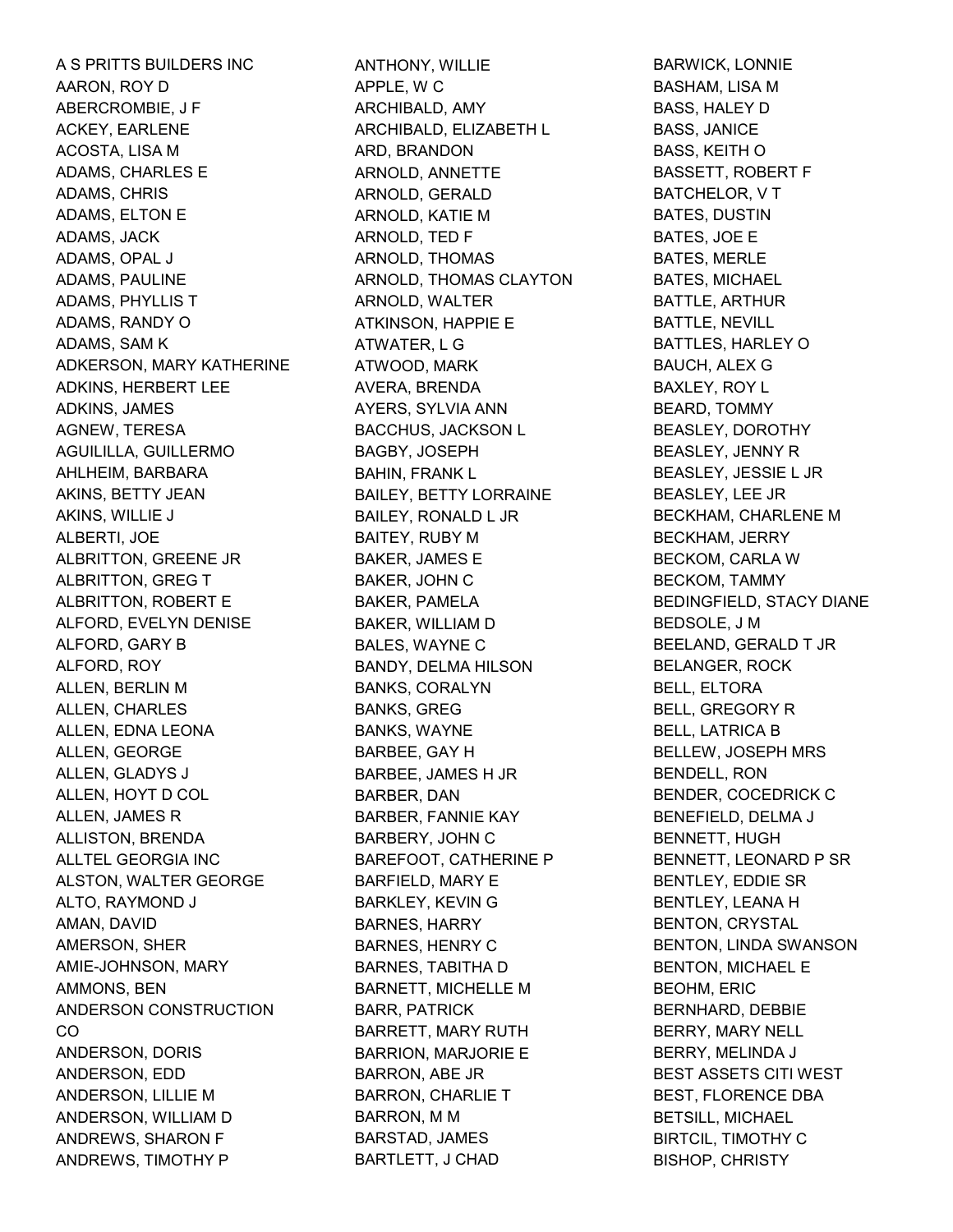BISHOP, DONALD R BISHOP, GRADY C BISHOP, TOMMY W BITNER, JOHN BALDWIN ESTATE BLACK, EDNA D BLACKMON, EMMA BLAND, DONNA BLANE, LAJUANA T BLANEY, JOHN J BLECKLEY, JULIUS L BLISS, JAYLYNN BLIXT, DARLENE P BLOODWORTH, CHARLIE W BLOODWORTH, LAWRENCE J BLOUNT, CLARK BOGAN, ALETHEA M BONEY, RENE F BONILLA, RAMON BORONKAS, CAROL BORONKAS, ROBERT W BOSTWICK, MARK Z BOTSFORD, KEVIN T BOURQUE, ALICIA BOURQUE, DENNIS C BOURQUE, JASON M BOUTWELL, JAMES M BOWCOCK, JOHN DR DBA BOWEN, MELANIE BOWLES, JIMMY L BOWLING, RICHARD R BOWMAN, JESSE BOWTIE HOLDINGS INC BOYD, GERALDINE E BOYD, MARVIN BOYER, MALINDA A BOYNTON, DAVID BRADBURY, LOY R BRADFORD, JOE BRADFORD, SHEILA BRANDON, ROBERT DBA BRANNON, BEULAH BRANNON, CLIFFORD T BRANNON, PHYLLIS BRANTLEY, ROY C BRASWELL, JIMMY BRAY, EDWARD SCOTT BRAY, TILLMAN JR BRENT TABERNACLE CHURCH BRIDGES, CAROLYN BRIDGES, DAVID BRIDGES, JOAN

BRIGHT, TERRENCE SHAWN BRITTIAN, LEILA M BROCK, CHARLES GILBERT BROCK, HUBERT E BROCK, REECE A BROOKS, ANNE O BROOKS, KENNETH BROOKS, MELYNDA J BROOKS, PAMELA BROOKS, THOMAS S BROWN, AMY L BROWN, CATHLEEN S BROWN, CHRISTOPHER BROWN, CLAUDE S III BROWN, ELIZABETH C BROWN, EMMETT BROWN, GEORGE BROWN, JACK W BROWN, JASON L BROWN, JIMMY W BROWN, JOEL BROWN, MICHELE BROWN, PAUL BROWN, ROBERT E BROWN, ROBERT L BROWN, ROBERT L BROWN, ROGER G SR BROWN, SARA C BROWN, SCOTT DR BROWN, SCOTT L BROWN, TAMMIE D BROWN, TIM BROWNLEE, ROBERT BROWNLEE, SARA BRUNSON, WILLIAM FRANK JR BRYAN, DOUGLAS BRYAN, SHAWN DYLAN BRYANT, H C BRYANT, JIMMIE S BRYANT, MARTHA A BRYANT, SAMMIE L BRYANT, TAHERIA BRYANT, TOMMIE L BRYSON, C DALE BUCHANAN, GAYE BUCHANAN, JAMES LEON BUDD, EVELYN BUFFINGTON, GARY ALLEN BUFFINGTON, TIMOTHY BUILDING RESTORATION **GROUP** BUNN, BARBARA A

BUNN, CARLA BUNTEN, SHIRLENE BURDEN, WALTER BURGER, JACOB G BURGESS, CHARLES M BURNAM, RACHEL BURNHAM, JEAN D BURTON, GARRETT BUSH, KEVIN L BUSH, ROSIA BUSSEY, TONI S BUTLER, ELNORA BUTLER, S D BUTLER, WOODY BYERS, DAVID W BYRD, EDNA W MRS BYRD, LEIGH A C AND B CONVENIENCE STORE CABLE CONSULTANTS, INC CAGLE, BOBBIE CALDWELL, ANDREW LEWIS CALDWELL, APRIL CALDWELL, CHRISTIE CALDWELL, DEWAYNE G CALDWELL, HARMON JR CALHOUN, MARGARET CALHOUN, MARY R CALLAHAN, R KENT CALLAWAY, BENNIE CALLAWAY, BOBBY D CAMPBELL, DARRELL D CAMPBELL, JANET M CAMPBELL, LISA CAMPBELL, MATTIE CANDIANO, SHARRIE D CANNON, WAYNE CANTRELL, ANGIE D CARESOUTH HOME HEALTH CARE CARGILE, MICHAEL E CARLISLE, MARK CARMICHAEL, AMY CARMICHAEL, THOMAS C CARMICHAEL, TIMOTHY D CARNS, GORDON CARSWELL, TERRY M CARTER, CHARLES L CARVER, ALINE T CASEY, WAYNE ROBERT CASSADY, TRACIE L CASTEEL, CHARLIE CASTEEL, MARY ANN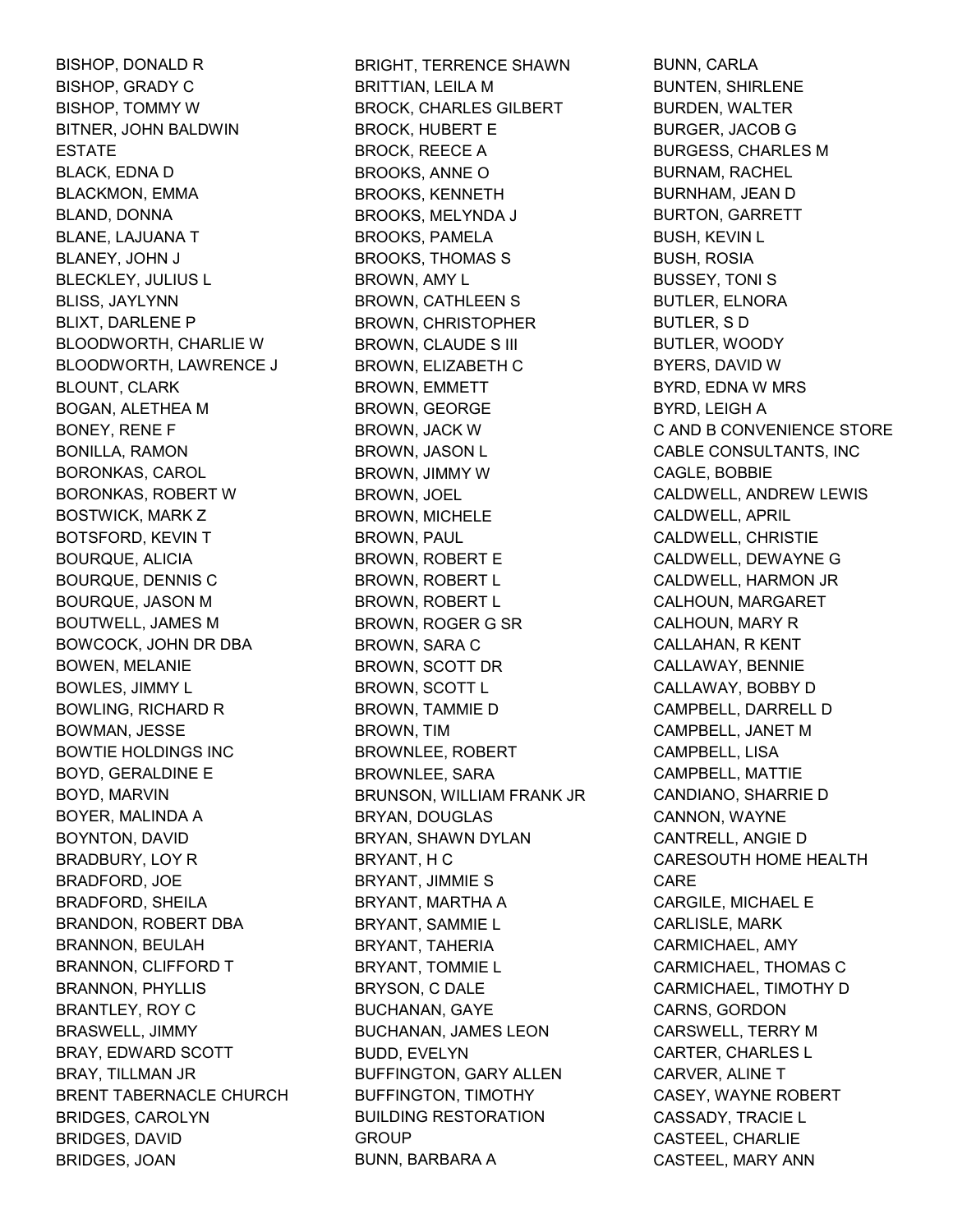CASTLEBERRY, HAROLD L CATO, FRANK CAUTHEN, H DONALD CHAFFIN, WILLIAM CHAIRMONT, JOSEPH CHAMBLISS, WILLIE B CHANEY, JEREME CHANNELL, MARGARET CHAPMAN, FRANKLIN P CHAPMAN, T W CHAPMAN, TAMMY R CHAPPELL, DOROTHY L CHASON, SUSAN CHASTAIN, DANA CHASTAIN, LOUIS RAY CHATFIELD, MIKE L CHATMAN, LARRY CHEELEY, ANNIE CHENEY, MARY LOIS CHERRY, WILLIAM S III CHESTER, GRACE W CHILDRES, TRACY ELAINE CHILDS, ATHA P CHILDS, WYATT CHOI, SARAN CHOOJA, CHO CHI CHUNN, ANGELA J CHURCH, MARTHA SUE CIUFO, DALE LEON CLAMPITT, BRENDA L CLANCEY, ANN CLARK, A MICHELLE CLARK, DORIS CLARK, GILBERT CLARK, LAVONNE G CLARK, MALVIN C CLARK, MICHELLE A CLARK, OLIVER CLARK, RANDY J CLARK, ROBERT CLARK, RUBY CLEMENTS, EUNICE CLEMONS, KELVIN CLEMONS, RICHARD L CLEMONS, TOMMIE JEAN CLEVELAND, JOHNNY E CLONTS, JAMES L CLOUD, JUNE CLOWERS, CYNTHIA COBB, ROBERT L COCHRAN, FRANKLIN COCHRAN, JAMES L

COCHRAN, JOE H COFFEY, MARK COHRAN, HOYT D COKER, DANNY COKER, TERRY A COLBERT, ANTHONY COLE, CHARLES E COLE, ELLIS JR COLE, IONE R COLE, MARK A COLE, WALTER R SR COLEMAN, JACK M COLEMAN, KIMBERLY F COLEMAN, LEROY COLLEY, GEORGE LEE COLLIER, EVER COLLIER, MARTHA COLLIER, SHERRLYN COLLINS, DONALD B COLLINS, DONALD B JR COLLINS, LEON COLQUITT, DORIS H COLVIN, JEANNINE T COMBS, B L CONKLE, LINDA ANN CONLEY, EMILY CONRAD, MARION CONRAD, NORMAN CONWAY, LAWRENCE COOK, CLYDE B COOK, DAVID F COOK, RANDALL E COONE, HORACE C COOPER, BARBARA J COOPER, GERALD WAYMON COOPER, JASON A COOPER, LAURA L COOPER, SHEDRICK E CORLEY, MARVIN SR CORLEY, MAXINE M CORLEY, ROBERT DAVID CORMIER, CHARLES J COUCH, AUBREY LEE SR COUCH, BECKY COURSEY, ALICE F COURSEY, ANTHONY TODD COUSSONS, DORSEY LINDA COVAN, GEORGE T COVERSON, LEON COVINGTON, REGINA M COWLING, CLARENCE M JR CRANDALL, THEO E

CRANE, DENNIS M CRANK, LAVERNE CRAWFORD, JOE K CRAWFORD, LAURA CRAWL, JEROME CRAWLEY, CATHY CREAMEAN, GEORGE CREECY, HERBERT L CREW, JAMES B CREWS, M H CRISP, RANDY L CROFT, CORY T CROFT, DAVID CRONAN, MICHAEL CROOK, NANCY CROSBY, BETTY CROSBY, GERALD S CROWLEY, WILLIAM C MRS CROZIER, DOROTHY L CRUM, VERNARD CULLINS, MILDRED D CULPEPPER, SHARON CULVER, ANN CUMMINGS, FREDDIE CUNNINGHAM, DIANA S CUNNINGHAM, MARVIN CURRY, ENOS C JR CURTIS, JESSE JR DAHL, HERB A DAILEY, J D DANFOWIN FARM DANIEL, APRIL DANIEL, JIMMY RAY DANIEL, STEVEN DANIELS, FREDERICK DANIELS, RUTH N DANIELY, EUNICE DANIELY, HUGH DANISON, ROGER DARDEN, CANDICE L DARDEN, GROVER SR DARSEY, KENNETH DAVID REESE HOMES, INC DAVIDSON, CHAD MICHAEL DAVIDSON, THOMAS DAVIS AND COOPER FORD DAVIS, BEULAH DAVIS, CHARLES E SR DAVIS, DESSIE DAVIS, DOROTHY V DAVIS, JAMES E DAVIS, JAMES P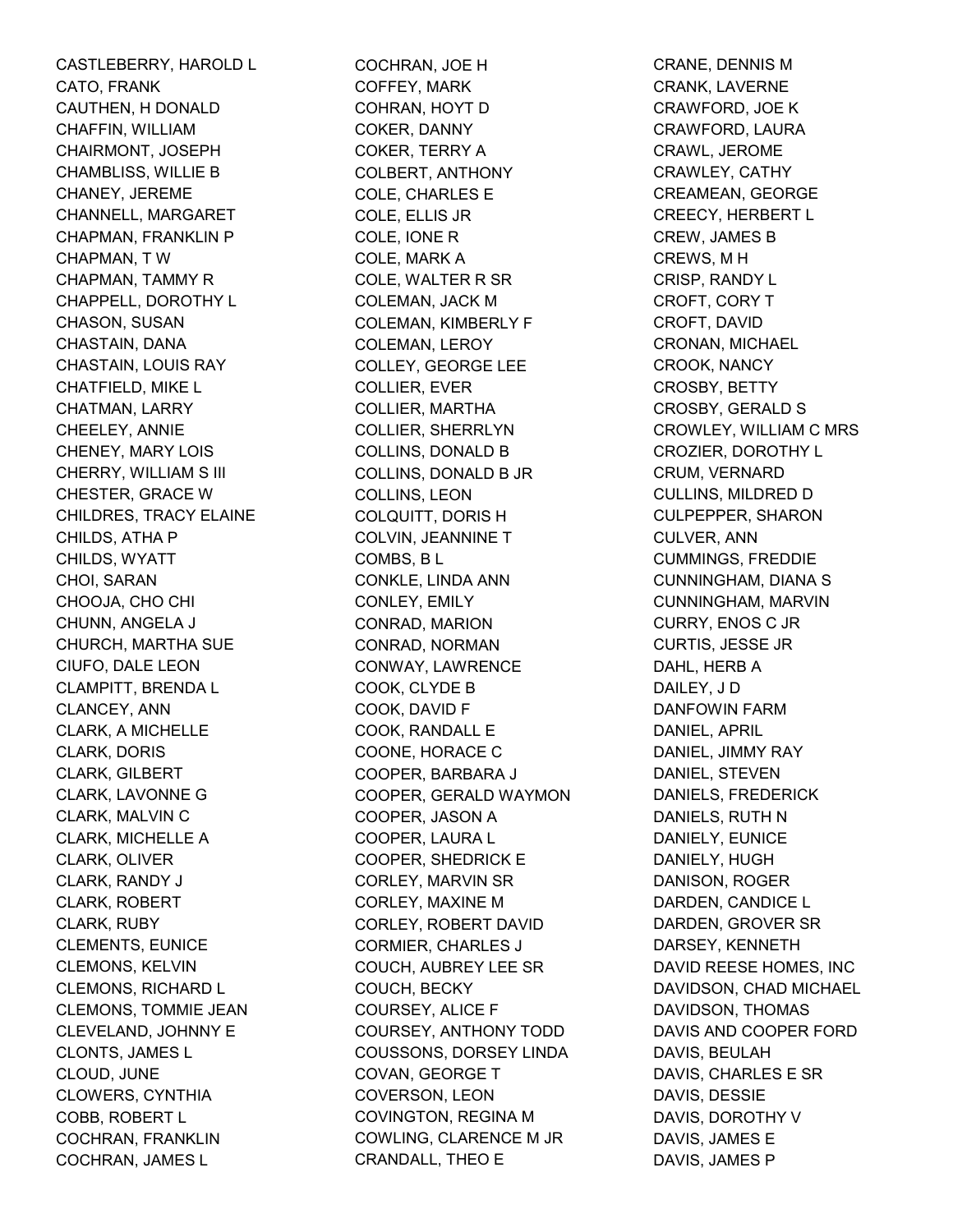DAVIS, JOHN M DAVIS, KEN L DAVIS, MICHAEL V DAVIS, NANCY R DAVIS, RICHARD DAVIS, RICKY L DAVIS, RONALD L DAVIS, RONALD T DAVIS, ROSA MAE DAVIS, SCOTT A DAVIS, SYBIL DAVIS, VESTER DAVIS, WENDY L DAWKINS, DIANE DAY, LLOYD E DAY, TINA DEERING, O R DEES, A S DEFORE, JACKSON E DEGRAW, DELORES DEHAAI, TERRY DEL ROSA INC DELL, JAMES G DENNIS, L H DENNIS, MARK DENNIS, MARTHA A DENSON, JENNIE R DESMITH, EUGENE DEVANE, RITA DEWBERRY, CLARENCE DEWBERRY, WILLIE H DIETZ, JAMES L DIGBY, TERESA DILLARD, DAVID DILLON, MICHAEL A DINGLER, A L DINGLER, CLAUDINE M MRS DINGLER, JENNIFER DINSMORE, FRED C DIXON, THELMA DOBBS, LISA DOBSON, JIMMY F DOBSON, WILLIAM H JR DOCKERY, GARRY L DODSON, WENDY DBA DONAHUE, DIANNA L DONALDSON, DAN DONLEY, GINA L DORRIETY, JERRY L DOSTER, WILLIAM H DOTSON, LINDA N DOVE, TIM

DOWDY, ROYAL DOWLING, CHARLIE DOZIER, RICHARD D DRAKE, RAY A JR DREW, J H (TURNER) DRISKELL, CLAYTON ANDREW DRISKELL, MARY HELEN DRIVER, ANGELA DUARTE, DAVID E DUDLEY, AMANDA S DUFFEY, BETH DUKES, CURTIS WAYNE DUKES, JAMES WAYNE DUMAS, FRANK DUMAS, MILDRED DUNLAP, INEZ M DUNN, JASON DUNN, LAVERNE DUNN, ROBERT B DUNN, STEPHEN DURAN, DEBORAH DURDEN, CHARLES A DURDEN, HENRY W JR DURDEN, JANE F DURDEN, JOHN DURHAM, IULA DYKES, JOHNNIE LOIS EARLS, JENNIFER EASON, JERRY LEE EAST, CHRISTY L ECI CEMETARY SERVICES INC ECTOR, GRACE EDEN GARDEN FARMS EDENFIELD, DEWITT L JR EDMISTON, DAVID EDWARDS, APRIL EDWARDS, ELIZABETH L EDWARDS, HENRY GIBSON EDWARDS, JAMES L EDWARDS, TEDDIE J EGGLESTON, TINA L EIDSON, CHARLES M ELDER, WILLIAM III ELEBY, SANDRA KAY ELLER, JOHN L ELLERBEE, EMMIE J ELLIAS, ORD H ELLIOTT, ELIZABETH ANN ELLIS-FRIDAY, SABRINA ELLIS, DAVID M ELLIS, JACKIE D ELLIS, SUSANNE J

ELROD, D R ELROD, REBECCA B EMBREE, MIKE ANTHONY ENGLISH, BERTHA ENGLISH, PHILLIP N ENGLISH, TERESA R ENNIS, MAX JR ENTZ, KEVIN W EPPINGER, MARY EPPS, EVA M ERVIN, STEVE ESPY, DARLISE ETHEREDGE, CHRISTINE ETHEREDGE, TRACI C ETHERIDGE, RUBY EUBANKS, SEAN EVANS, BRIAN EVANS, DOUGLAS E EVANS, FLORA MAE EVANS, JACK DBA EVANS, JOHN III EVANS, LAURA ANN EVANS, LOUIS A EVANS, OTIS EVANS, VERNON EVANS, WILLIE EVANS, WILLIE MAE EVERGREEN BAPTIST CHURCH EVERSON, JILL FAIR, HEATHER A FAITH CHURCH FAITH'S HOME FARMER, JEFFERY A FARROW, C V FAULK, STACI FAULKNER, BETTY G FAULKNER, PERRY WADE FAULKNER, ROBERT A FAULKNER, THOMAS FAULKS, BILLY FELLOWSHIP TABERNACLE **CHUR** FENNELL, WILLIAM AND **CAROLYN** FERGUSON, CAROL A FERGUSON, JOHN T FERGUSON, MARCUS T FERRELL, MILDRED FERSTEAD, JOHN FESSARD, JEAN FRANCOIS FETTING, SARA J FIELDS, CHARLES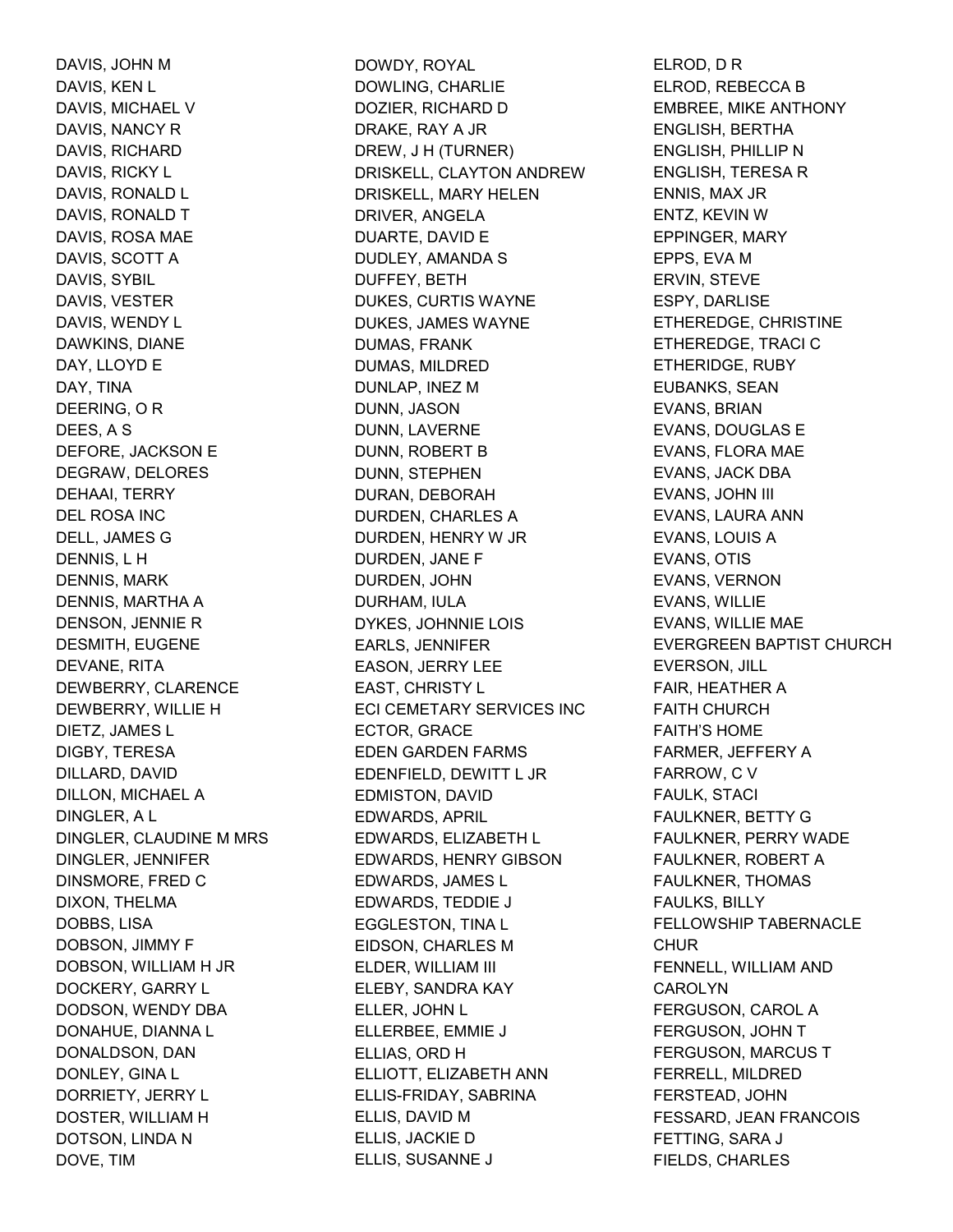FIELDS, KENNETH E FILIPOVICH, MELODIE S FINCH, REBEKAH G FINCHER, TOMMY L FINK, CLAUDE FINLEY, BILLY FIRST NATIONAL BANK FISK, PATRICK FLANDERS, JASON F FLEISCHMAN, JOHN C FLEMING, RALPH FLEMING, WENDELL R FLEMISTER, WILLIE FLOYD FLETCHER, DAVID FLETCHER, JOHN FLOURNOY, ANDREW JR FLOURNOY, CHASTITY FLOURNOY, LARRY WILLIAM JR FLOYD, JULIAN FLOYD, MACK O FLOYD, SUSAN LYNN FORDHAM, JAMES BRIAN FORE, GORDON FOREMAN, WILLIE MAUD FORRESTER, TEDDY G FORTSON, SAM FOSKEY, MARTHA A FOSTER, CHESO FOSTER, GARIE L FOSTER, PAUL H FOSTER, ROMONA FOSTER, WILLIE R FOUNTAIN, ERIC FOUNTAIN, LEE ANN FOUTS, PEGGY J FOWLER, DAN FRANKLIN JR FOWLER, JOSEPH B FOWLER, SANDRA FRANCIS, MADELINE L FRANK, ESTELLE A FRANK, TERRY FRAZIER, JERRY L FRAZIER, W D FREDERICK, JOHNNY FREEMAN, ANNIE KATE FREEMAN, RUBY WOOLERY FRITTS, JAMES EDWARD FROST, DWAYNE FULLER, BRIDGET M FULLER, DAVID J JR FULLER, JOHN H FULLER, VENUS

FUQUA, MICHELLE M FUSSELL, CHUCK H FUSSELL, VERGIE GABLE, CLAUDIA GAINES, JOHN L GALLOP, BEN J GALLOWAY, DEBORAH GAMBOA, AUDREY GANAS, SANDRA GANDY, RONALD J GARLAND, REGINA GARNER, ELIZABETH GARNER, JAMES RAYFORD GARNER, ONREE JR GARNTO, CARLA D GARRETT, ANDREW GARRETT, CHARLES GARRETT, DOROTHY K GARRETT, ELLA L GARY'S GRADING & PIPELINE GATLING, DONALD C JR GAVETT, ALLEN GAY, H DENNIS GEHRICKE, CINDY GERBER, PAUL S GERMANN, HEATHER A GIBBS, DON GIBSON, BILLY GIBSON, GAIL GIBSON, JENNIFER M GIBSON, KRIS GIBSON, LOWELL F GIBSON, TONY GIDDENS, BRIAN K GIDDENS, ELEANOR A GILBERT, MARCIA GILBERT, R KENNETH GILES, BILLY J GILES, ELLEN M GILL, WANDA S GILLESPIE, DONALD GILREATH, KEN GILSTRAP, PAULA Y GINN, LINDA GLADNEY, JAMES GLOVER, LUE RENNA GODARD, GLORIA GODDARD, BETTY ANN GODDARD, CECIL E GODDARD, WAYNE A GODFREY, DEAN GOGGANS, FRANK

GOGGANS, LAWANDA B GOINS, CHRISTY M GOLDEN, GREGORY & CATHY M GONZALEZ, EVA M GOODEN, SHANE GOODER, GARY GOODMAN, CHARLES RICKY GOOLSBY, PATRICIA L GORDON, MATTHEW GORDON, TERESA L GORDON, TOBY GORDON, W C GOSSETT, JIMMIE E GOWAN, KATHRYN C GRADY, JAMES H GRADY, SCOTT GRAHAM, DIANE GRAMLING, KIMBERLY GRANTHAM, THOMAS GRAY, CHARLES GRAY, DEBRA GRAY, LUTHER GRAY, ROYCE A JR GRAY, VERNON M GREEN LAND CO INC GREEN, BRENDA M GREEN, GARFIELD JR GREEN, JOE GREEN, JOHN C GREEN, JOHNNIE F GREENBRIAR FARM INC GREENE, WINSTON GREENWALD, STEPHEN GREGG, DAVID T GREGORY, BARBARA G GREGORY, RONNIE F GRESHAM, CHARLIE M GRESHAM, WILLIE E GRIF-THOM SDA CH SCHOOL GRIFFIN, MARNIE GRIFFIN, MARVA D GRIFFIS, RUFUS GRIMSLEY, WILLIAM GRINNELL, CLEMENTINE GUNTER, EVELYN RUTH GUNTER, GEORGE JR GUNTER, JAMES R GUNTER, MARTHA GUNTER, SARAH GUST, MARK GUY, BOBBY JR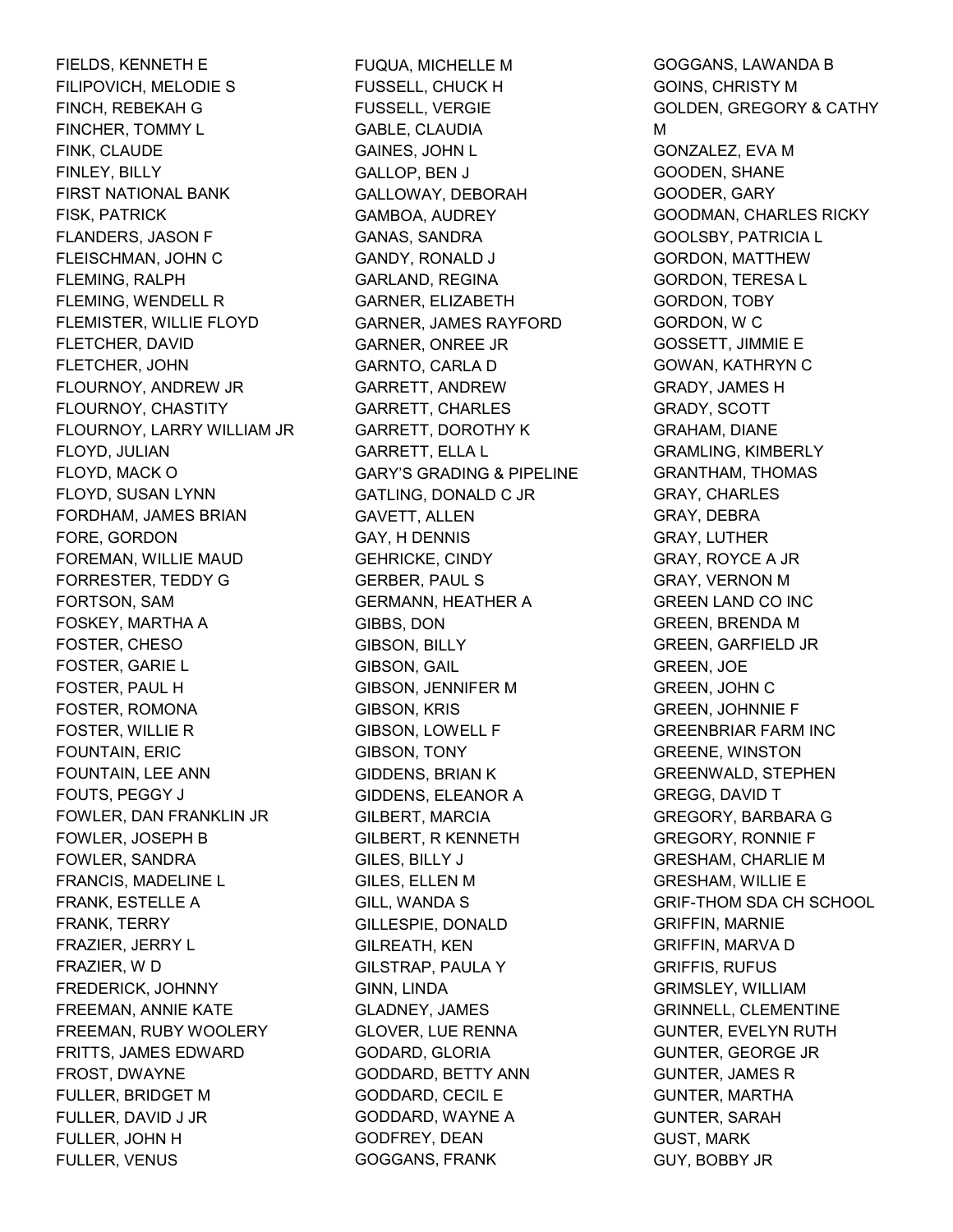GUY, BOBBY SR HABERSHAM CABINETS HALE, EDNA H HALE, SUZANNE HALL, ANTHONY E HALL, BETTY HALL, CRAIG P HALL, JACKIE HALL, JACLYN R HALL, JAMES V HALL, LEE ANN HALL, MELVIN C HALL, PATRICIA L HAMBRICK, HENRIETTA M HAMLIN, BESSIE C HAMLIN, LOUISE A HAMMETT, JOYCE HAMMETT, THERESA HAMMOCK, DENISE BLOUNT HAMMOND, MARJORIE S HAMMOND, MARK HAMMOND, WILLIE S HAMMONS, BRENDA G HANCOCK, BRENDA S HANCOCK, BUDDY HANCOCK, DONNA R HANCOCK, FRANCES L HANCOCK, LILLIAN HANCOCK, PATRICIA HANSEN, LINDA RUTH HANSON, DON HANSON, DONALD G HANSON, SCOTT G HARBIN, MIKE HARDAWAY, GLENN HARDEN, EDNA C HARDIE, PATRICK E HARDIN, DAROLD HARDIN, JAMES R HARDMAN, JOHN K HARDY, JEFFERY D HARDY, JOE E JR HARDY, K R HARE, AMOS HARGETT, LANEY HARKINS, DON HARLAN, WILLIAM A HARMON, ROBERT W HARPER, CARL BRENT HARPER, LINDA HARPER, SHANNON HARPER, STEVEN HAROLD

HARPS, FRANK HARRELL, PATRICIA A HARRELL, SAM HARRELSON, VELMA C HARRINGTON, BRANDY HARRINGTON, CHAD HARRIS, BERTHA HARRIS, DANDY LYMOND HARRIS, DAVID NEIL HARRIS, FANNIE MAE HARRIS, HOPE A HARRIS, JOHN A HARRIS, JOYCE M HARRIS, LARRY M HARRIS, LOWELL HARRIS, MILDRED H HARRIS, W M JR HARRIS, WANDA S HARRISON, BENJAMIN A HARRISON, JAMIE HARRISON, JOHNNY LEE HART, ATHONIA HART, J D HART, KENNY HART, LOUISE HARTFIELD, VONNIE HARVEY, CLAYTON E HARVEY, EDITH L HARVEY, PEARLIE HATCHER, THOMAS HATCHETT, JAMES W HATCHETT, LARRY HATTAWAY, BILLY HAY, CHARLIE R JR HAY, DAVID S HAYES, CHRISSY HAYES, DOUGLAS HAYES, G BEN HAYES, JAY HAYGOOD, CARL MRS HAYGOOD, DOROTHY Y HAYGOOD, KENNETH HAYNES, BENNY FRANK HAYNES, THOMAS HAYWOOD, D D MRS HEAD, WADE HEARD, LIZZIE M HEATHERLY, JAMES HECKMAN, WILLIAM H HEINRICH, LUCUS HELTON, GAIL W HENDERSON, DENISE

HENDERSON, JACK R HENDERSON, ROOSEVELT HENDON, JEREMIAH HENDRIX, JAMES L HENRY, DEBBIE HENRY, LELIA YOUNG HENRY, RONNY F HEPHNER, JOHN P HERNDON, CHRISTIE L HERRING, MARTHA ANN HERSHNER, STACI HESTER, BELINDA G HESTER, L W HICKORY HILL HUNT CLUB HICKS, KEVIN C HIGHT, JOHN HIGHTOWER, SAMANTHA HILL, ALLEN HILL, ANN M HILL, CATHEY HILL, GWENDOLYN O HILL, JAMES M HILL, KELLY HILL, PATRICIA V HILL, THOMAS HILL, WILLIAM R HINELINE, VERNON C HINES, LAVERNE H HINES, LEWIS HINES, LONNIE D HINGSON, JEANNIE HITCHCOCK, W BRENT HITT, JAY HIXON, ALBERTA LAVERNE HIZEL, CANDACE HODGE, DEREK HODGES, RUTH HODGES, SEAN HODGINS, LINDA HOGAN, MARY ALICE HOGELAND, MICHAEL T HOGGES, ARTHUR M HOLCOLMB, GENE HOLCOMB, JOHN B JR HOLDWICK, CHERYL HOLLINGSWORTH, W B MR/MRS HOLLIS, KENNETH HOLLIS, WILLIE JAMES HOLLOWAY, SONNY J HOLLY GROVE HOLINESS CH HOLMES, MICHAEL P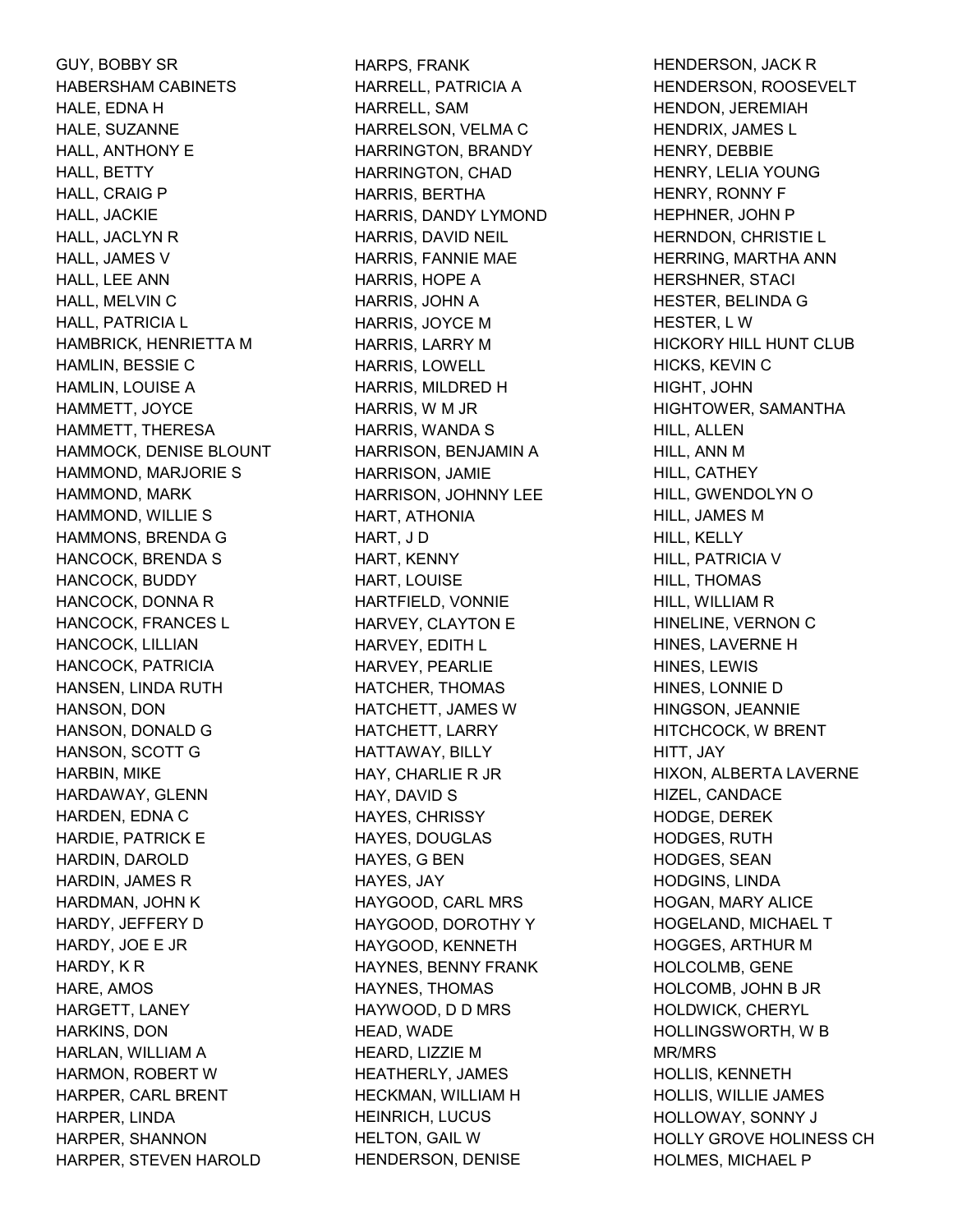HOLT, CARRIE HOLTZCLAW, ARTHUR S HOMEMASTER CONSTRUCTION HOMILER, ANGELA TUCKER HOOD, OTIS HOOD, PAUL ALBERT HOOKS, DANNY HOOTEN, PAMELA B HOPKINS, LAWRENCE HOPPER, LAURA C HORNE, ALLIE HORNE, DAMEON HORNE, ROBERT A HORTMAN, JUNE U HORTON, DANNY KEITH HOUSE, RACHEL HOUSE, ROBERT HOUSE, STEVE HOUSER, JOHN L HOUSING RESOURCES HOWARD, CHERYL HOWARD, HENRY G HOWARD, LOUISE HOWARD, MARION HOWARD, MICHAEL W HOWARD, ROBERT S HOWELL, CARL AUBREY HOWELL, CARL E HOWELL, J E JR HOWELL, LISA HUBBARD, DALE HUBER, JOSEPH M HUCKABY, BUFUS L HUDSON, DONNIE HUDSON, GENEVA HUDSON, STEVE HUFF, LILLER MAE HUGGINS, TINA R HUGHES, AUDRA HUGHES, DAISY HUGHES, LARRY HULETT, JAMES E HULL, CHRISTIAN EDWARD HUNLEY, TROY L HUNNICUTT, BRADLEY HUNNICUTT, CATHERINE J HUNNICUTT, HELEN CAROLYN HURT, ELIZABETH A HURTE, RUSSELL L HUSSEY, SABRINA K HUTCHESON, FREDDY HUTTO, MARY

HUTTON, LISA M HYATT, JAMES P III HYDE, DANIEL J INGRAM, BYERLY N INGRAM, CHARLES INNKEEPER MOTOR LDG INTEGRATED ASSET SERVICES ISON, DAVID IVEY, BLAIR IVEY, KENNETH JACKSON, BILLY JACKSON, FELICIA JACKSON, JEAN JACKSON, JOE L JACKSON, JOHN JACKSON, JOSIE M JACKSON, MABLE C JACKSON, MARVIN R JACKSON, PAULINE JACKSON, REGINALD E JACKSON, W W JACKSON, WANDA JACKSON, WILLIAM T JACOB, RANDALL L JACOBS, GEORGE R JAMES, ESTHER M JAMES, FELTON N JAMES, JEREMIAH JAMES, VIRGINIA JARRETT, QUINN D JR JENKINS, JON S JENKINS, PHILBERT L JERNIGAN, CHRIS S JETT, KAREN M JLJ BUILDERS JOB, DONNIE JOHN DOE HUNTING CLUB JOHNSON, CHARLIE H JOHNSON, CHARLOTT JOHNSON, CHERYL H JOHNSON, CHRISTIE L JOHNSON, EDDIE JAMES JOHNSON, ELEANOR RENEE JOHNSON, ERNEST JOHNSON, EZMA JOHNSON, GLORIA JOHNSON, INEZ JOHNSON, JAMES W JOHNSON, JESSE WILLARD JOHNSON, JOANN JOHNSON, KATHLEEN J JOHNSON, LULA

JOHNSON, MATTHEW B JOHNSON, MIKE B JR JOHNSON, PHIL M JR JOHNSON, PHILLIP A JOHNSON, REGGIE JOHNSON, RICK JOHNSON, ROBERT H JOHNSON, W G JOHNSON, W O JOHNSON, WILLIE JOHNSTON, ESTUS JOHNSTON, JONI A JONES, BARBARA L JONES, BETTY S JONES, BRIAN T JONES, CARL A JONES, CHARLES L JONES, CHRISTINE T JONES, DELORES JONES, DONNA MCQUILLIN JONES, FRANKLIN V JONES, JAMES JONES, JEANINE JONES, JUNNIFER DEAN JONES, MARTHA L JONES, MARVIN A JONES, NORMA JEAN JONES, RICHIE JONES, RONALD DAVID JONES, S DAVID JONES, SLADE JONES, TERRY C JONES, THOMAS P JONES, WYLENE JORDAN, JAIME JORDAN, LINDA JORDAN, PATRICIA JORDAN, SHIRLEY ANN JOYNER, ELIZABETH KADLEC, ANNE M KECK, MAYBELLE KEITH L WOOD DBA IMPERIAL HO KEITH, JOE W MRS JR KELLER, ISABEL KELLER, JEFFREY KELLER, JENNIFER KELLEY, GEORGE JR KELLY, BUDD KELLY, PATRICIA A KEMP, CYNTHIA KEMP, GARY JOSEPH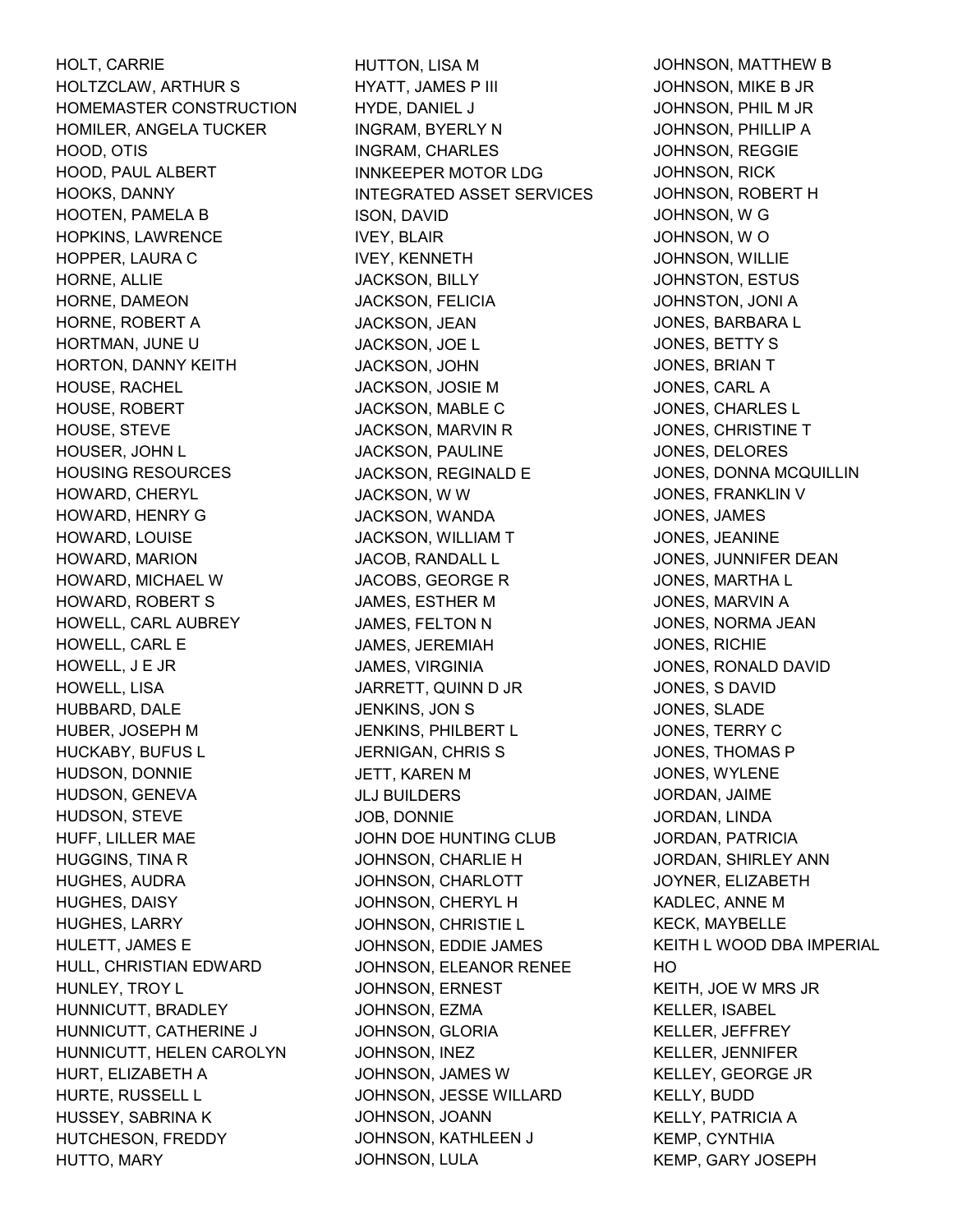KENDALL, JAMES T JR KENDALL, MARY S KENDRICK, BRAD KENDRICK, KENA KENDRICK, MICHAEL C KENNEDY, JAMES W KENNEDY, LAURIE KENNEDY, ROGER L KENWAY, WILLIE F KEY, LATOSHIA KIDD, ELOISE M KIDZ KONNECTION KIM, CHYER KING, AVA C KING, ROBERT J KING, TRACI G KINNEY, MICHAEL O KINNEY, WALTER R KIRKPATRICK, ADAM KITCHENS, HELENE C KITTLE, KEITH A KLEIN, CHEREE KLINKERT, PATRICIA KNEHR, H WESLEY KNIGHT-GATLIN, LINDA KNIGHT, ALICE C KNIGHT, BOBBY KNIGHT, DAVID L KNIGHT, HOWARD E KNIGHT, RICHARD KNOTT, JEWEL P KNOWLES, LARRY KNUTH, KARL KORNEGAY, MICHAEL L KRAFTSMEN'S ASSOCIATION KRIVANEK, PETER R KROLL, KENNETH WILLIAM KRUSE, SANDRA J KUYPER, KEITH KVIEN, ROGER J L T BUILDERS LABINE, AL LACY, CLYDE LADD, GLADYS LAIRD, DEANE LALUMIERE, GILL LAMB, NICOLE LEE LAMINACK, SUE LANDERS, JAMES GREGORY LANE, KAREN E LANE, SANDRA J LANEY, E S MRS

LANFORD, MIKE LANGDON, NANCY LANGSTON, DONNA LANGSTON, MIKE LANIER, SIDNEY BRYAN LASSETER, LAINE LASSETTER, J B LASSITER, ROBERT LASTER, WILLIE JOE JR LAUD, FARRELL LAW, CHARLES LAWRENCE, MICKEY LAYFIELD, DARREN LAYNE, JIMMIE L LAZENBY, DONALD LBI DEVELOPEMENT LE BLANC, ROLAND LEACH, PAUL LEACH, ROBERT LEATHERMAN, JAMIE LEAVELL, NOLAN D REV LEDBETTER, DEONNA LEDERER, CONRAD LEDERER, KRISSY LEE, BILLY L LEE, DAMON S LEE, HELEN RUTH LEE, JOHN E LEE, LYNDA LEE, SOON HEE LEGAN, ANDREA MENDEZ LENTZ, MARCUS LEONARD, CLAUDE LESLIE HOMES INC LESLIE, TAMMY LESTER, DAVID LESTER, PERRI DIANNE LESTER, TIM LEVERETT, ELIZABETH LEVERETT, TINA G LEVERETTE, WILLIAM R LEWIS, BETTY G LEWIS, CEDRIC LAMONT LEWIS, EARL K LEWIS, GEORGE R LEWIS, KIM LEWIS, MARVIN DWAYNE LEWIS, STEVE T LILES, NANCY A LINDSEY, BLAKE S LINDSEY, FLOYD J LINDSEY, MARY FRANCES

LINDSEY, TRACY V LISTER, MITSY P LITTLE MANS STORE LITTLE, CHARLES J LITTLE, CLEVELAND LITTLE, DEBORAH B LITTLE, MARJORIE LITTLE, MIKE LIVINGSTON, BILLY LIVINGSTON, GLEN LLOYD, DANIEL A LOCKE, ROBERT G LOCKETT, EULA LOGAN, TIMOTHY LOGSTON, KIMBERLY M LOKEN, SHEILA S LONG, CATHERINE LONG, CLYDE M LONG, SONYA LONG, STEPHEN GREG LOONEY, LAURA L LOPEZ, MARY BETH LORD, HARRY W LOTT, TIMOTHY LOUDERMILK, RON J LOUGH, SONYA J LOVE, MICHAEL LOVELADY, MARCUS L SR LOVELESS, WILLIE JAMES LOVINS, CLAUDE LEE LOWE, THERESA D LOWERY, BRYAN LOWERY, JENNIFER M LOWERY, OSWALD LOWERY, TIMOTHY LUCAS, ALBERT LEVI LUCAS, DONNIE AARON LUMMUS, KEITH LUMPKIN, CLEVELAND W LYNCH, GEORGE R LYNCH, JERRY GLENN LYNCH, MARY LYNN, VERNIQUE MACDONALD, ARTHUR L MACK, DAVID MACK, EDWINA MACON LEADERS REALTORS MADDOX, DELMA JR MADDOX, DELMA L III MADDOX, R F MADDOX, ROGER D MAINES, JESSIE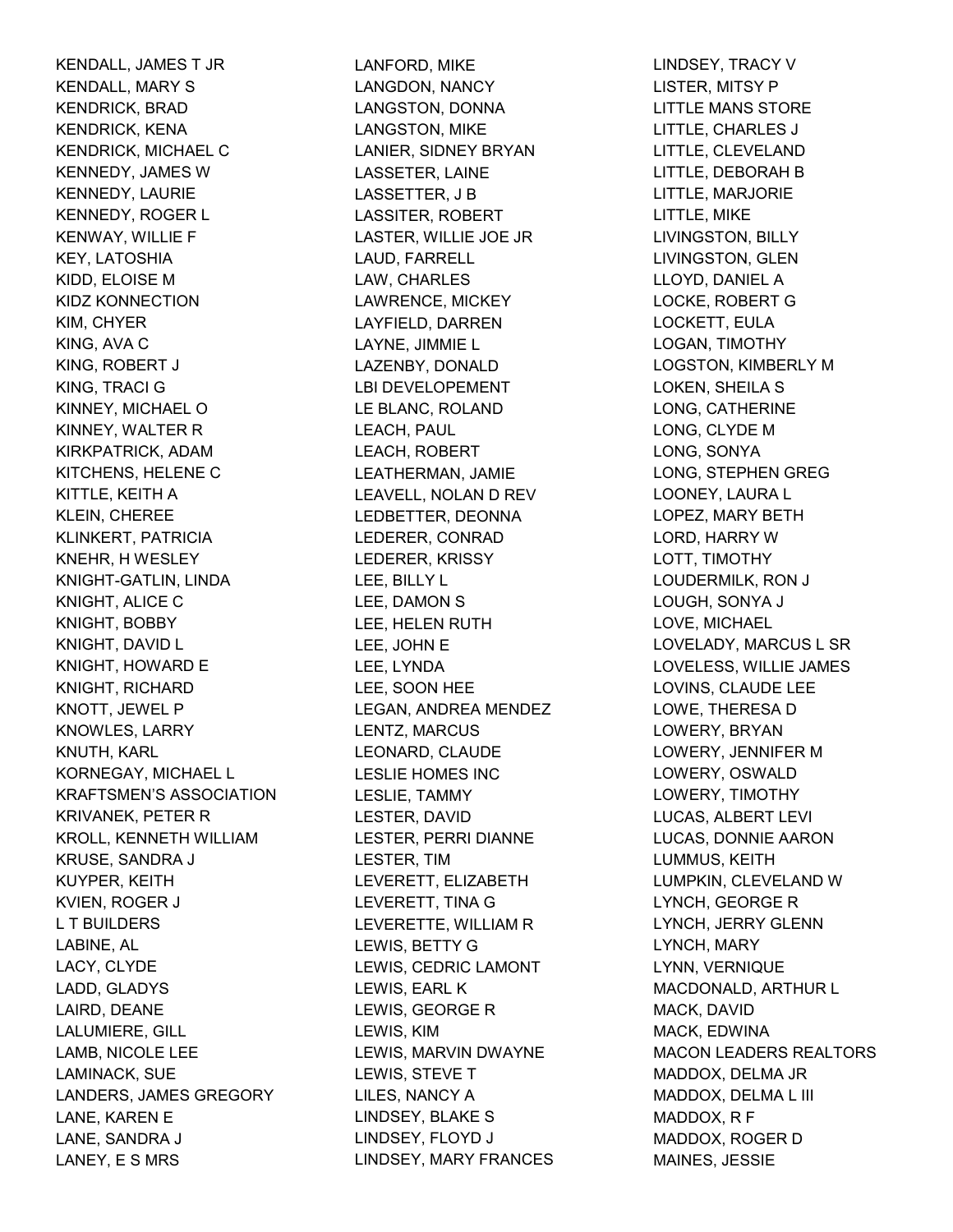MAJORS, HORACE JR MALESKI, CHERYL A MALLORY, COLISH MALLORY, LAWRENCE G MANGHAM, JOHN D MANGHAM, LOETTE MANGHAM, W W MANLEY, RAY A MANN, MARY C MARABLE, DOROTHY E MARLEY COOLING TOWER CO MARQUEZ, SHIRLEY L MARSHALL, DENNIS L MARTIN, ANDREW W MARTIN, ANGELIA MARTIN, BOBBY T SR MARTIN, CHARLES WAYNE MARTIN, CHRISTOPHER W MARTIN, JAMES GARY MARTIN, JOHNNY MARTIN, LEE MARTIN, ROSALYN A MARTIN, SAM L JR MARTIN, T B MARTIN, TENEKA C MARTIN, THOMAS A MARTIN, TRAVIS B MARTIN, W Z MASICOTT, MALVIN M MASK, JASON MASON, ELVA J MRS MASSENGALE, BRAD MASSENGALE, STANLEY MASSEY, MARY MASSINGILL, ALICE FAY MATA-ACOSTA, JESUS MATHEWS, A ROY MATHEWS, C L JR MATHEWS, CHRISTOPHER J MATHEWS, KEN MATHIS, BARBARA A MATHIS, BRIAN MATHIS, FRED BUSH MATHIS, JERRY MATTHEWS, DOUGLAS W MAULDIN, CHAD A MAY, SANDRA A MAYFIELD, RONNIE MAYNER, BRENDA MAYO, BOBBY MAYS, GEORGE C MAYS, JULIA A

MAYS, LILLIE M MCALLISTER, JUSTIN MCBERRY, WESLEY MCBRIDE, C W MCBROOM, JACQUELYN S MCBROOM, MARK D MCCALLUM, CATHERINE MCCALLUM, MICKEY MCCARD, WILLIE MCCARTY, JAMES D MCCARTY, LYNN MCCLAIN, ROBERT T MCCLENDON, DAN MCCOMB, TINA LOUISE MCCOOK, GREG MCCORMICK, JANET ANN MCCOWELL, RONALD MCCOY, CAMIE A MCCOY, JOHN L MCDANIEL, BENNIE MCDANIEL, KATHY L MCDANIEL, MIKE MCDAVID, REBECCA MCDONELL, STEPHANIE T MCDONOUGH, KARY L MCDOUGAL, NOLAN MCELMURRAY, J A MCELMURRAY, S C MRS MCELROY, ANISSA SUE MCELROY, JAMES H MCELROY, NELLIE MRS MCFARLANE, SEAN M MCGAUGHEY, CAROLYN N MCGEE, FRANCES MCGINLEY, JOAN BERNICE MCGRATH, TIM MCGUIRE, CONNIE R MCGUIRE, JAMES G MCGUIRE, TONY MCINTOSH, DENISE L MCKAY, KIMBERLY M MCKENZIE, JAMES MCKENZIE, STUART A MCKINNEY, DAVID B MCKINNEY, GEORGE W JR MCKINNON, ROY MCKNIGHT, GINGER M MCKUHEN, CHARLES MCLAUGHLIN, MICHAEL TROY MCLAUGHLIN, TIM J MCLEMORE, TRAVIS WAYNE MCMICHAEL, DYKE E

MCMILLAN, B J MCMILLAN, DAVID RICK MCNAIR REALTY MCNAIR, DONNA S MCNEILL, PHILLIP W MCPHERSON, PAULA S MCSWAIN, LARRY LAMAR MCSWAIN, PAM MEADOWS, J S MEADOWS, JESSIE WAYNE MEADOWS, KATHERINE L MEADOWS, RANDALL MEARES, JOSEPH MEEKS, ANGELA MEEKS, DONALD H JR MELVIN, WILLIE MAE MERCER, BILL D MERRITT, KENNETH JR MERRITT, SARA L MERRIWEATHER, SANDRA G MESSER, WAYNE MEURER, JEFFREY MICROTEL INC MIDDLE GA ARCHERY MIDDLE GEORGIA POTTERY MIDDLEBROOKS, GARY MIDDLEBROOKS, GWENDOLYN D MIDDLEBROOKS, KIMBERLY L MIDDLEBROOKS, MOZELLA E MILLER, CHARLES E JR MILLER, EBONY N MILLER, JAMES C MILLER, JOSEPH O MILLER, JUDY L MILLER, KELVIN JEVON MILLER, MILDRED G MILLER, SONJA MILLS, HEATHER S MILLS, HUBERT MILLS, JOHN J MILLSAP, BRENDA VESS MILNER, FRANK MILNER, HENRY L MILNER, JEANNE MILNER, ROBERT J SR MILNER, WILLIAM CHARLES JR MILSTEIN, BRAD MILTON, RICHARD W MIMS, ROGER A MITCHELL, EVA MAE MITCHELL, JEANNETTE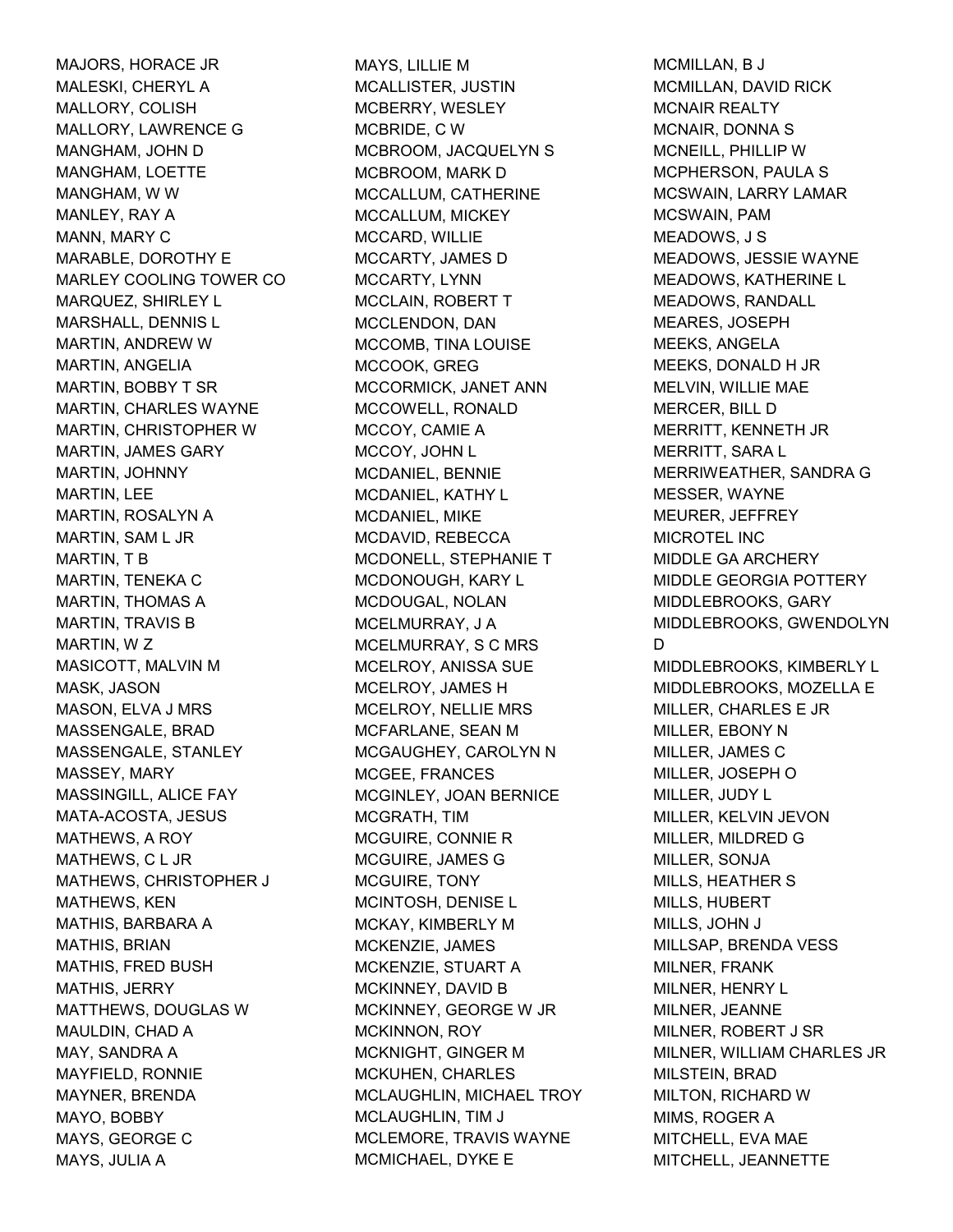MITCHELL, RICHARD R MITCHELL, THOMAS MITCHELL, VIVIAN L MITCHELL, WENDY J MITCHELL, WILLIAM MITCHELL, WILLIAM N MOLTON, FRANCES MONCRIEF, CECIL MONCRIEF, CLIFFORD MONFORT, NORMAN H MONFORT, WILLIAM F JR MONS, CINDY MONTFORT, DOUGLAS MOON, G REX MOONEY, PAUL N MOORE, ARVEL H MOORE, BILL D MOORE, BRANDI M MOORE, CARA DAWN MOORE, DANIEL C MOORE, HARVEY C MOORE, JAMES K MOORE, JANNIE P MOORE, JOHN RICHARD MOORE, JOSEPHINE M MOORE, LEROY MOORE, LORI A MOORE, RAY C MOORE, ROBERT MOORE, SAMUEL **CHRISTOPHER** MOORE, VANESSA MOORE, VIRGINIA T MORELAND, WILLIAM MORGAN, MARY ANN MORGAN, OPAL E MORGAN, SHEILA KAYE H MORRA, CAROL L MORRILL, TROY C MORRIS, BESSIE MORRIS, BILLY D JR MORRIS, CANDY T MORRIS, DEREK LEE MORRIS, DON MORRIS, GREG MORRIS, JANE MORRIS, JOE T MORRIS, KELLY MORRIS, LISA MORRIS, STEVE MORRIS, TERESA MORRISON, WANDA C

MORTON, LOUIS MOSES, CHARLIE MOSS, DAVID WESLEY DBA MOTES, SONIA R MOTTER, TINA M MUELLER, TOM R MULLEN, ELIZABETH P MULLIN, RHONDA SUE MULLINS, PAUL W MULLINS, ROBERT MULLIS, RICHARD MUMPER, ROBERT MURPH, DAWN MURPHY, DORA M MURPHY, JENNIFER MURPHY, MATTIE MURRAY, J R MURRAY, JOHN FRANKLIN MUZIK, RITA MYERS, LORI M MYERS, MORRIS MYRICK, MINNIE NAPIER, SAVANNAH K NASH, CHRIS NASH, ELLEN DALE NAVARRO, JOE NEAL, EUNICE NEAL, JAMES NEAL, RALPH NEAL, ROGER JR NEEL, JOHN NELSON, DENNIS W NELSON, MARIE S NEWBERRY, EDWARD NEWBERRY, JESSICA M NEWMAN, BRENDA S NEWSOME, CHARLES NEWTON, JEANIE NEWTON, WILLIE C NICHOLS, FREDRICK E NICHOLS, SHERRY NICHOLSON, DEVOE NIPPER, LYNN GILES NIX, DEAN NIX, DONNA C NIX, RALPH NIX, ROBERT L NIXON, LONNIE NOON, FRANK NORTHRUP, CHARLES R NOVAK, RICK NOWLIN, EMMA

O'BRIEN, MICHAEL E O'NEAL, ANNE L O'NEAL, JODI E O'NEAL, JOHNNIE PEARL OAK HAVEN GOLF CLUB OAKLEY, OLLIE P ODOM, TAMARA S OGLETREE, ANNIE OGLETREE, GERRI OH, HU SIK ORBIN, WILLIAM C ORR, ALETHA OTAST REPAIR SERV OUELLETTE, JEFFREY OURSLER, J R OVERSTREET, W DAN REV OVERTURF, OLETTE OWENS, HENRY OWENS, JANICE OWENS, MARTHA OWENS, TONY C PACE, D W PADBERG, JAMES R PADGETT, CHRISTINE N PADGETT, GRADY C PAGE, DAVID C PAGE, JAMES R JR PALMER, JANE L PARENT, ED PARKER, CHARLES D PARKER, DENECE E PARKER, LOUISE L PARKER, ROBERT PARKER, STANFORD PARKER, WANDA ANN PARKS, ISABELL PARKS, MAGNOLIA PARKS, MARQUITA W PARKS, MATTIE PARKS, NETTIE PARKS, ROBERT L PARKS, RUFUS PARKS, WILLIAM PARRIS, ROBERT WAYNE JR PARROTT, JOE ALLEN PARSONS, CHRISTY R PARTON, MARTHA PASSMORE, HORACE PASSMORE, THOMAS E PATE, KATINA PATEL, CHANDRA PATEL, J C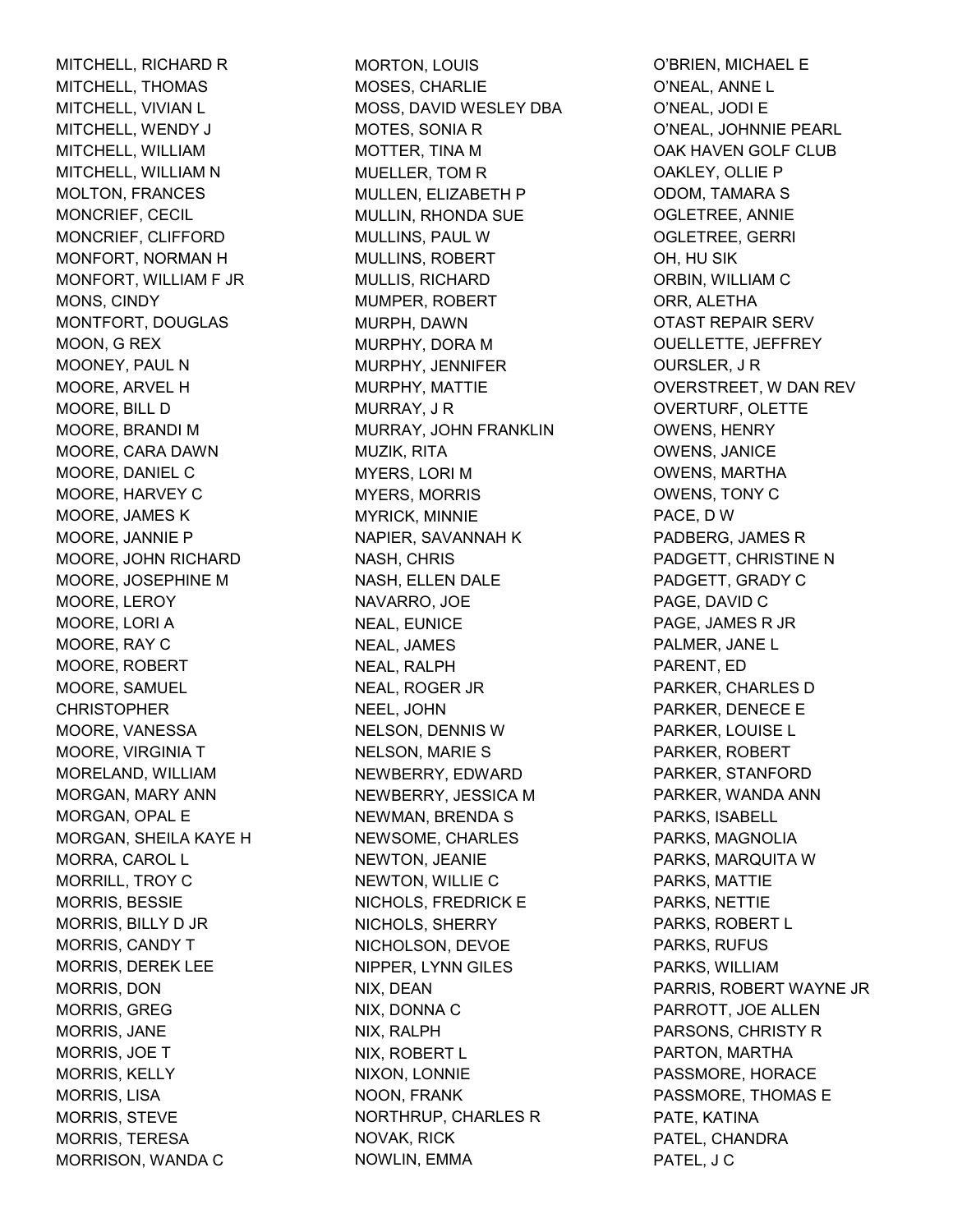PATRIOT HOME BUILDERS PATTEN, DAVID KEITH PATTERSON, MARILYN PATTON, KEVIN T PATTON, SUSAN D PAUL, WILLIAM R JR PAYNE, EARL P PEACOCK, DIANE L PEARSON, KEVIN DWAIN PEARSON, W E PEEK, B J PENDLEY, CLARENCE W PENDLEY, JONATHAN T PENECHAR, MARY F PENNINGTON, DORIS PENNINGTON, RON O PENNYMAN, OBIE PENNYMON, XAVIER M PENUEL, CHRISTOPHER A PERKINS, C W PERNELL, JAMES W PERRY, DAVID T PERRY, KEITH PETERMAN, WILLIAM J PETERS, RICHARD LEE PETERSON, ALAN PETTIS, LOUISE PHILLIPS, ALBERT D PHILLIPS, EMORY PHILLIPS, JOSEPH S PHILLIPS, MICHAEL PHILLIPS, RICHARD J PHILLIPS, RONALD GEORGE PHINAZEE, WILLIE JR PIAS, HERMAN PIERCE, TERRY M PIERCE, THEODORE R III PIERCE, WOODROW PIKE, RANDALL A PILKINTON, PATRICIA D PINHOLSTER, J MICHEAL PINNELL, DEAN PIPPIN, KEVIN W PIPPIN, LARRY TODD PITTMAN, JACQUELINE P PITTS, GERALDINE PITTS, MELISSA C PLOWMAN, NANCY POHL, JEFFERY M POLLOCK, MARTHA D PONDER, RACHEL P POOLE, WENDY D

POPE, BURNAM POPE, DWIGHT D POPE, ETHEL MILNER POPE, HARVEY DAVIS POPE, LONZO DANIEL POSTELL, RACHEL V POTTS, CARL W POTTS, DAVID TIMOTHY JR POWELL, GARY L POWELL, VIRGINIA POWERS, ALICE V POWERS, ANGELIA E POWERS, JAMES T POWERS, MISSY POWERS, RICK C PRATHER, CORA MAE PRATHER, JEANETTE PRATHER, JOHNNY C PRESLEY, BUFFY L PRESLEY, DARRELL D PRESLEY, SANDY F PRESSLEY, DONNA PRICE, DWAYNE PRICE, LOUISE J PRICE, TAMMY PRINCE, BARBARA PRINCE, MARTHA PRITTS, ARTHUR L PROPANE GAS SERVICE PRUIETT, ALANA PRUITT, ARTHUR A PUCKETT, CLINTON PUCKETT, TONI H PUGH, RONALD DEAN PURVIS, AUDRY PYE, ISIAH PYKE, CARL LEWIS QUEEN, DWIGHT RABURN, E L RACKLEY, TINA RADFORD, JERITTA RADFORD, KAREN JEAN RAFFIELD, AUDREY RAGLAND-OWENS, NANCY RAGSDALE, LESSIE RAINES, BRANETTE RAINES, LILLIAN RAINEY, DALLIS H JR RAMSEUR, ROBERT C RANEY, WILLIE RATTERREE, CALVIN D RAULERSON, SARAH

RAWLINS, GERALD W RAY, JAMES L RAY, ROBERT L RAY, TED H REDDING, TOM REDFEARN, JAMES MARK REECE, ESTES E REED, DOROTHY REEVES, BEVERLY REEVES, FREDRICK H REFUGE CHRISTIAN FELLOWSHIP REGISTER, DAVID LEE REID, WILLIAM L REMBERT, JOHNNY RENDER, DAISY MAE RENDER, JOHN RENDER, LUCY RENFROE, SALLIE BROWN REVIERE, DEXTER REYNOLDS, ESTA L REYNOLDS, THEORA S REYNOLDS, WOODROW RHODES, CHRISTINE RHODES, WARREN RHOTEN, MARK F RHOTEN, TERRI L RICHARD, NANCY RICHARDSON, ROBERT RICKMAN, LARRY RIDER, DEWAYNE H RIDGWAY, ED RIDINGS, TERESA M RIGNEY, VERNIECE RILEY, ANGELA RILEY, PATSY RINER, LEE RINGROSE, MIRIAM A RIVERS, ANTHONY D RIVERS, CHARLES TERRY ROADSIDE SERV TRUCK REPAIR ROBBINS, DAN ROBERSON, MARY E ROBERTS AND GRIFFITH **HOMES** ROBERTS, ALOE E ROBERTS, B F MRS ROBERTS, BOBBY ROBERTS, DONALD ROBERTS, FRANCES ROBERTS, HELEN C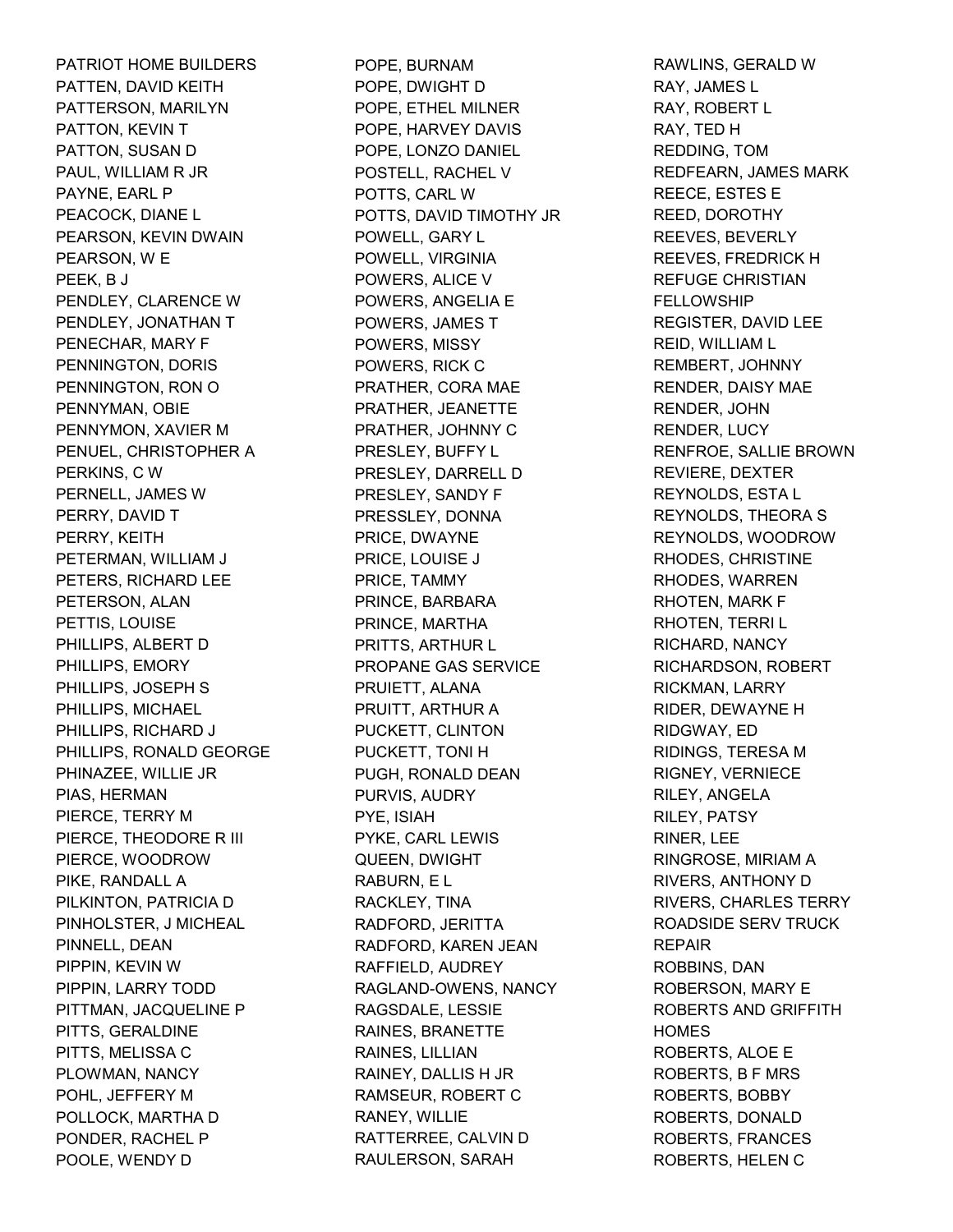ROBERTS, JERRY W ROBERTS, JOSEPH W ROBERTS, LEONARD ROBERTS, MISTY D ROBERTS, RHONDA A ROBERTSON, RANDALL ROBERTSON, RANDALL A ROBINSON, CHARLES ROBINSON, CHARLES D ROBINSON, DAVID SHANE ROBINSON, ELDER W STANLEY ROBINSON, IOLA ROBINSON, JENNIFER L ROBINSON, JERRIMAIH ROBINSON, LARRY ROBINSON, LINDA ROBINSON, PHYLLIS ROBITZSCH, GILBERT M RODDENBERRY, MONTE L ROGERS, KEVIN ROHDE, SCOTT ROLAND, RICKY D ROMMEL, PATRICK F ROOKS, LYNN ROSARIO, JUAN A ROSE, DONNA M ROSS, WALTER P ROSSER, BESSIE ROSSER, WILLIE A ROUCH, SHERRY ROUSEY, HUBERT C ROWELL, H M ROYALS, LEONARD MRS ROZIER, JAMES C ROZIER, JAMES JR ROZIER, RICHARD RUBIO, CHRISTINA RUDDER, DON RUEPP, FRANK RUFFIN, JOYCE RUFFIN, PEGGY H RUFFIN, SYLVESTER RUSH, CHARLES S SR RUSH, JIM K RUSHIN, W H RUSSELL, SONJA D RUSTIN, THOMAS M RUTLAND, ALICE RUTLAND, OLIVIA B RYAN, DEAN RYAN, ELIZABETH RAINEY SADLER, CHARLIE DAVID SR

SALAZAR, BERNARD SALES, RUTH SALON ONE SOUTH SAMPLES, TIM SAMS, BERNICE SAMS, EUGENE T SAMS, SHARON K SANDEFUR, CHRISTOPHER SANDEFUR, EUGENE F SANDER, ALICE C SANDERS, ANSON D SANDERS, BRANDI LEA SANDERS, MARK W SANDERS, OLLIE SANDERS, ROBERT F JR SANDERS, VICKIE SANDS, JUDY D SANDWICH, ROBERT SANFORD-DRIVER, VIRGINIA SANFORD, MICHAEL SANTOS, AMY A SANTOS, TONY SAPP, CHARLES SAPP, GEORGE BENNIE SAPP, LINDA SAPP, PHILLIP SAPPINGTON, T A JR SARVER, GLENN SATTERFIELD, RODNEY SAULEY, JACK SAVAGE, TIMOTHY SAWYER, MELINDA KAY S SAXTON, NICKIE SCARBARY, MATTIE U SCARBROUGH & ROLADER DEV SCHALLOT, ROBERT J SCHLEIS, DONALD J SCHMITZ, DAVID SCHRIMSHIRE, LESLIE SCHROEDER, TIMOTHY SCHULTZ, RON E SCOTT, BERNICE SCOTT, CHRISTINE SCOTT, JOSEPH A SCOTT, JULIE SCOTT, RUSSELL SCOTT, STEVE SCOTT, TIMOTHY SCOTT, TROY L SEAMSTER, MERRITT SEARS, CATHY J SELF, DONNIE E

SELF, KENNETH S SELLERS, TWYLA L SELLERS, WARREN ELLIOTT JR SENTELLE, AMY LYNN SERRATO, J C JR SHADRICK, MELINDA JO SHANNON, JO ANNE SHARPE, TONY SHAW, DAVID A SHAW, JOHN SHAW, JUDY SHAW, LEONARD W SHAW, LEWIS E SHAW, RANDALL SHAW, RONALD SHAW, THOMAS J SHAWHAN, BRAD E SHEA, JEANETTE B SHEDD, KENNETH SHEETS, KRISTIN SHEFFIELD, JAY SHELL, LUCAS SHELLEY, JAMES SHELLEY, TIMOTHY SHELTON, ELLA LEE SHEPHERD, CHARLES L JR SHERIFF, KARON L SHERMAN, JIMMY LEE SHIELDS, MIKE SHINALL, JAMES D SHIPMAN, FREDDIE L SHIRAH, BRANDI SHIVERS, LINETTE SHORT, KIMBERLY SIBLEY, LORENE SIDNEY, JANIE SIMMONS, HAROLD SIMMONS, WILBUR SIMON, SHELIA SIMPSON, BLAKE SIMPSON, FELISHA L SIMPSON, HERBERT B JR SIMPSON, JACKIE E SIMPSON, MARTHA SIMS, ALBERT SINCLAIR, LAURIE R SKAGGS, SUSAN SKELTON, PEGGY Y SKINNER-HATCHER, CINDI P SKINNER, BENNIE R SKINNER, JEANNIE ANGELA SLATON, T H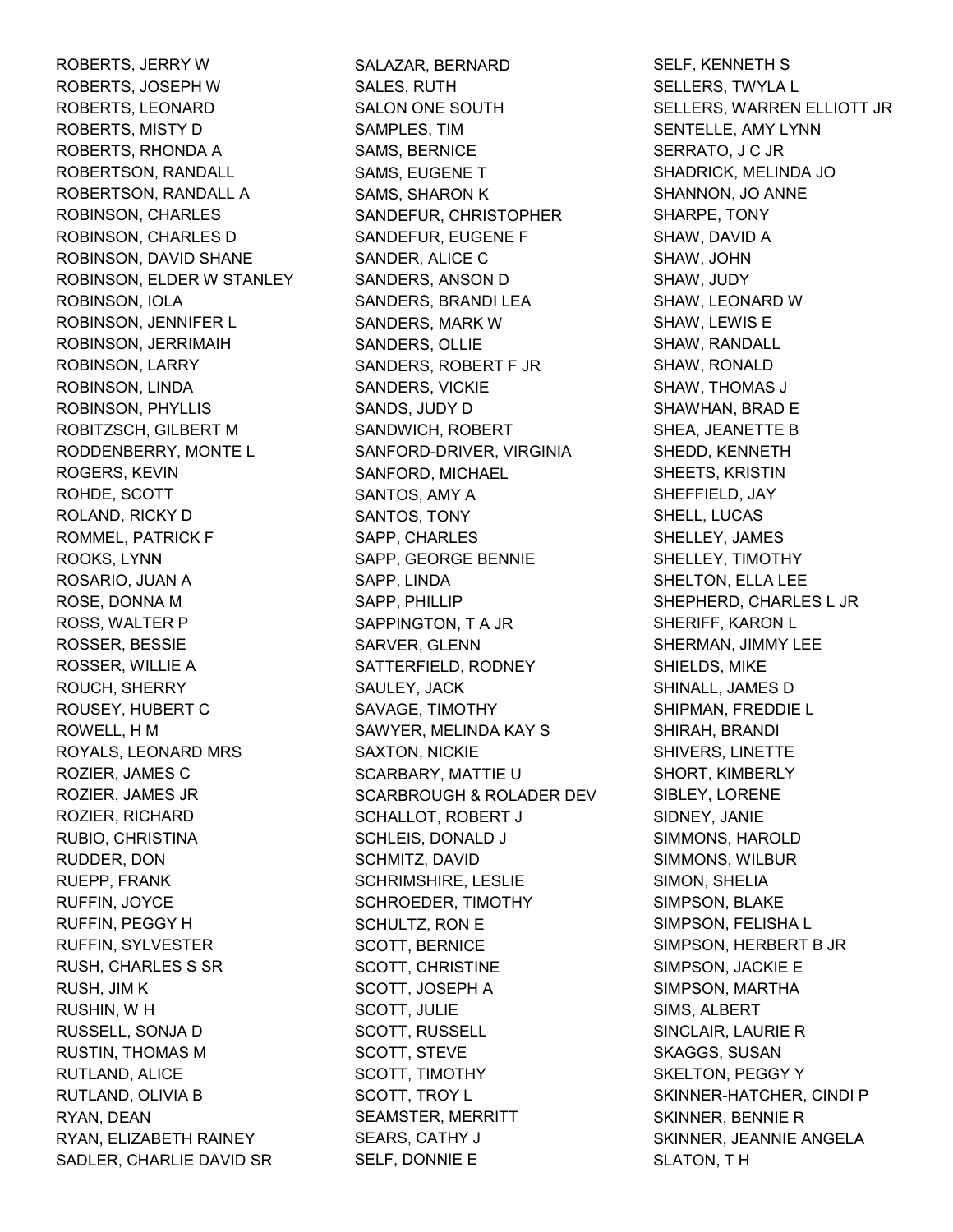SLATON, WESS SLAUSON, ROBERT SLENTZ, ALLEN E SMALL, CHARLIE SMARR, TERRY R SMISSON, TONJA H SMITH, ALICE A SMITH, ANTHONY GLEN SMITH, BERNARD SMITH, BETTY J SMITH, CECIL F SMITH, CHARLES SMITH, CHARLES U SMITH, CHRISTINE SMITH, CLARA C SMITH, CLAUDETTE SMITH, CONDOR SMITH, DANA SMITH, DARLENE SMITH, DAVID SMITH, DAVID SMITH, DOUGLAS L SMITH, DUANE SMITH, ERNEST L SMITH, EVELYN SMITH, FRANKIE SMITH, GENEVA SMITH, HAROLD SMITH, HAYWOOD SMITH, HORACE SMITH, JACKIE JEREMIAH SMITH, JAMES MITCHELL SMITH, JAMES OTIS SMITH, JOHN D JR SMITH, JOHN H SMITH, JOHN THOMAS SMITH, JOHNNY SMITH, JOSEPH M SR SMITH, KENNETH G SMITH, KIM SMITH, L L JR SMITH, LOUIS SMITH, MARGARET SMITH, MARIANNA SMITH, MARTHA L SMITH, MICHAEL G SMITH, MICHAEL WAYNE SMITH, MILLIE SMITH, MONTY DALE SMITH, OSCAR WAYNE SMITH, RICHARD P SMITH, ROBERT C

SMITH, ROSEMARY S SMITH, RUTH SMITH, SAM HOMES INC SMITH, SANDRA J SMITH, SHERIE T SMITH, SIDNEY SMITH, SUSAN C SMITH, TAMMIE SMITH, TRAVIS SMITH, VICKI JEAN SMITH, W LESLIE SMITH, WAYNE SMITH, WENDELL W SMITH, WILLIAM H III SMITH, WILLIAM THOMAS SMITH, WILLIE A SNELLING, GRACE SNELSON, ANDY SNIDER, JOHN R SNOWDEN, LORETTA SOLLENBERGER, JOE C SORENSEN, JENNIFER LEIGH SORRELL, HAROLD G SORROW, TOMMY SORROW, WILLIAM SOUTHERS, TIMOTHY D SPARKS, ART M SPEAR, J B MRS JR SPELL, STACI SPENCER, CAROLYN Y SPENCER, CHAD A SPILLERS, NETTIE SPIRES, CLOIS G SPIRES, ROBERT SPIRES, SHEILA J SPOON, PAMELA SPRIGGS, TRACY O STAKE, STEVEN L STALLINGS, MABRY STALLION, J P STALLMAN, WENDY STAMPS, HELEN STANDIFER, TEMEKA D STANFORD, CEDRIC STAPLES, TONYA NICHOLE STAPLETON, LAURA CRAIG STARKS, JEANETTE STARKS, JESSE JAMES STARKS, JOHN T STATE YMCA OF GEORGIA STATHAM, JACKIE L STEELE, DAVID

STEGALL, BARBARA J STEPHENS, EVELYN C STEPHENS, JOHN MILTON STEPHENS, KAREN STEPHENS, STANLEY D STERLING, JEFF STEWART-WARR, ANN V STEWART, AL D STEWART, BRENDA S STEWART, CLINTON N STEWART, DAVE STEWART, DREENA S STEWART, JAMES R STEWART, JAMES R STEWART, MARY STEWART, ROBERT A STEWART, WALTER STILES, KIMBERLY STINSON, GILBERT WAYNE STOCKING, THOMAS STOKES, GLENN E STONE, LINDA STOREY, HOMER STOREY, REBEKAH M STOUT, KATHY MICHELLE STRIBLING, DAN STRICKLAND, OLIVER STRICKLAND, TIMOTHY R STRINGER, JAMES C STRINGER, RACHEL Q STUBBS, MARJETT SUGG, LINDA SULLIVAN, APRIL C SULLIVAN, ELIZABETH SUMMERS, MARK SUNDANCE HOMES SUTHERLAND, DAVID SUTTON, DORIS SWAHLEN, ARTHUR W III SWAILS, WILLIAM G SWAIN, TABATHA SWAIN, TERESA A SWANCEY, JIMMY SWANNER, JON SWETNAM, ERIC SEAN SWETT, WILMA JANIECE SWINT, VANESS SWORD, EARL E SYKES, WENDELL TALBOT, CHRISTINA MICHELLE TALLEY, DOROTHY TARVER, LATITIA D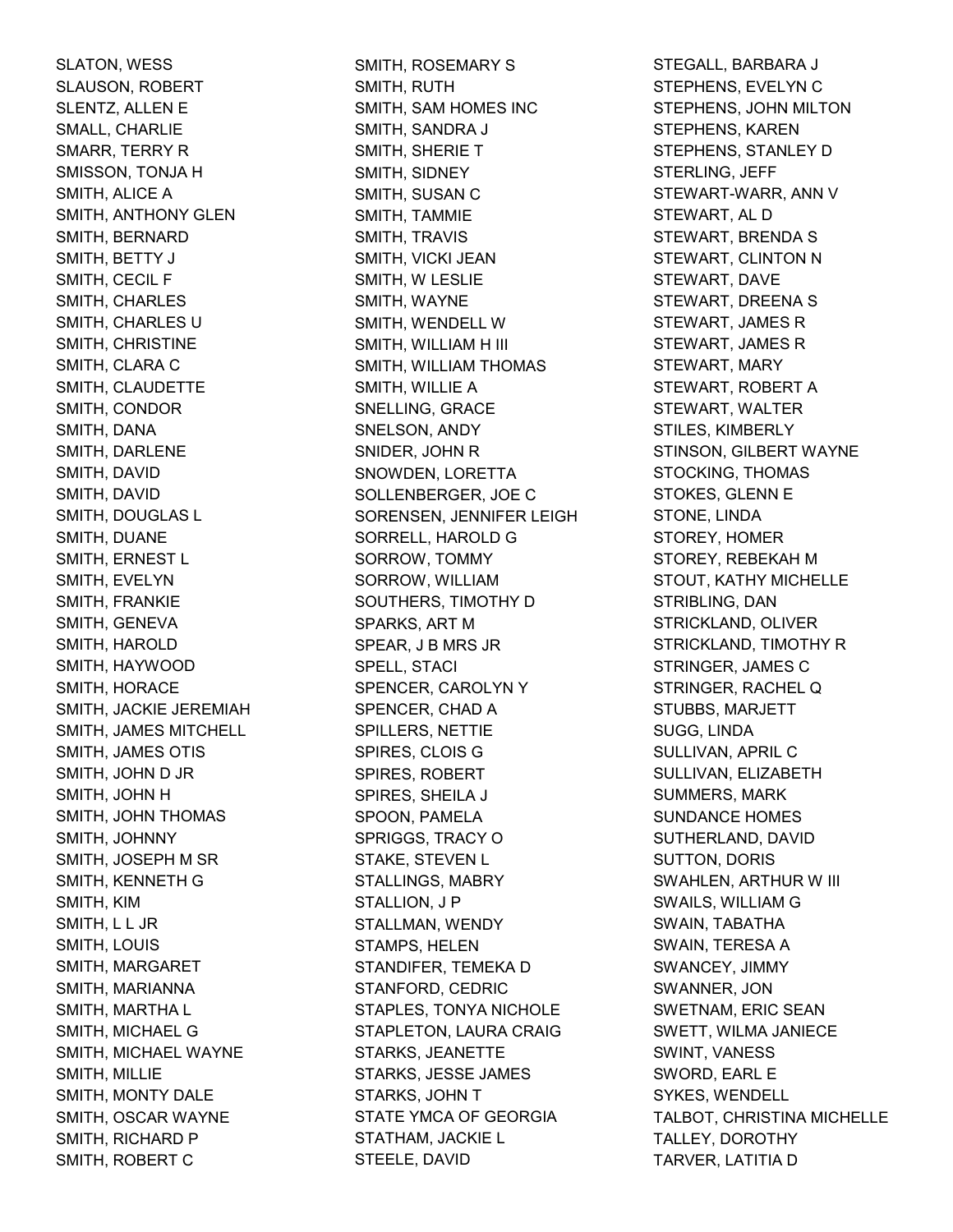TATE, CEDRIC C TAYLOR, BOBBY J SR TAYLOR, DOUGLAS M TAYLOR, GALDYS TAYLOR, KATHIE TAYLOR, MELVIN J TAYLOR, MERRITT S TAYLOR, OSCAR W TAYLOR, RACHEL D TAYLOR, SANDY LEE TAYLOR, THOMAS TAYLOR, WILLIAM TERRELL TEAL, JAMES TEEMS, BETTY L TEHONICA, VAUGHN C TESTON, KENNETH JR & **MELISSA** THAXTON, SHERRY K THE HOME PLACE, INC THE ZONE SPORT'S BAR & PUB THIGPEN, MEGGAN MCCALLUM THIRD, DALE DUFFEY THOMAS, GLORIA J THOMAS, GROVER J THOMAS, JAMES O THOMAS, JOHN M JR THOMAS, JULIA S THOMAS, WILLIAM R THOMASON, DOROTHY G THOMPSON HOMES THOMPSON, DAVID G THOMPSON, JERRY THOMPSON, JUSTIN THOMPSON, PATRICIA B THOMPSON, RICHARD DBA THORINGTON, ERICA THORNTON, R D THRASH, RONNIE L THRASH, TORY CLERON THRASHER, STACEY THREATT, JEROME TIDWELL, MARCUS S JR TIDWELL, MIKE TIDWELL, STEVEN A TILLERY, GERALD TILLMAN, BARBARA A TINCH, TANZIA ANGELIQUE TINGLE, EMILY F MRS TIPTON, RYAN TODD, FRANK C TODD, JERRY TODD, JOHN W

TODD, S B MRS TOLEN, CANDACE H TOMESTIC, ROBERT A TOWNSEND, JOHN WILLIAM TRAMMELL, JAMES TRAMMELL, MAE HENRY TRANTHAM, DAVID L TRAYLOR, JOHNNIE R TRAYLOR, JOHNNY C TRAYLOR, LOUIS TREADWAY, JEFF TRENT, EDITH LORRAINE TRENTON, PATRICIA M TRI-STATE OUTDOOR MED **GROUP** TRICE, BARBARA J TRUE, A DWAYNE TRUITT, GEORGIA TRUTHSEEKER, ABIGAIL A TUCKER, CASEY L TUCKER, DANIEL CLINTON TUCKER, MARY B TUCKER, MICHAEL R TUCKER, SHANNON L TUCKER, WILLIE L TURNBOW, ERNEST H TURNER INVESTMENT GROUP INC TURNER, BESSIE J TURNER, C M SR TURNER, DANIEL DAVID TURNER, JENNIFER TURNER, RACHEL TURNER, VICTOR E TYREE, SHEILA UNDERWOOD, EDDIE VALLEE, CHARLES O VANCE, ELAINE VARNER, NANCY VAUGHAN, CONNIE H VAUGHN, LORI NICHOLE VEAL, SHERRY D VEATCH, WILLIAM L VICKERY, SAMUEL C VIERA, STEVE VINING, BUNNIE P VINING, CEDRIC VISION HOMEBUILDERS INC VOGEL, CHRIS WADE, MONDERICK L WADLEY, LORING P WAID, CHARLES

WALKER, DANA LYNN WALKER, DONALD WALKER, FELICIA A WALKER, FREEMAN WALKER, JAMES A WALKER, LAVINIA J WALKER, LOUISE WALKER, OCIE WALKER, PEARLINE WALKER, SUZANNE K WALLACE, BILL WALLACE, CHARLES O JR WALLACE, FRANC WALLACE, RUBY WALLACE, SCOTT WALLER, HOYT W WALLIS, MIKE WALLS, GUY WALLS, L B WALTER, JAMES WALTERS, CHARLES F SR WALTON, DANNY L WALTON, EDITH K WALTON, SCOTT R WARD, CYNTHIA WARD, MELISSA A WARD, SHIRLEY A WARD, SONYA WARD, VAN SR WARNER, NOEL D WARNER, ROBERT JAMES WARREN, BRUCE WARREN, DEXTER WARSHAM, YVETTE WATERS, KENNETH GLEN WATKINS, ANJENIE WATKINS, ANNIE BELL WATKINS, JENNIFER WATSON, ANTHONY J WATSON, ELEANOR WATSON, ROBERT B WATTS, BETTY W WATTS, RUSSELL L AND DONNA WEAVER, JOHN WESLEY WEAVER, KIMBERLY ANNE WEAVER, TAMAR WEAVER, TIMOTHY B WEAVER, TYRONE WEBB, JACK JOE WEBB, WILLIE B WEBER, ALICE